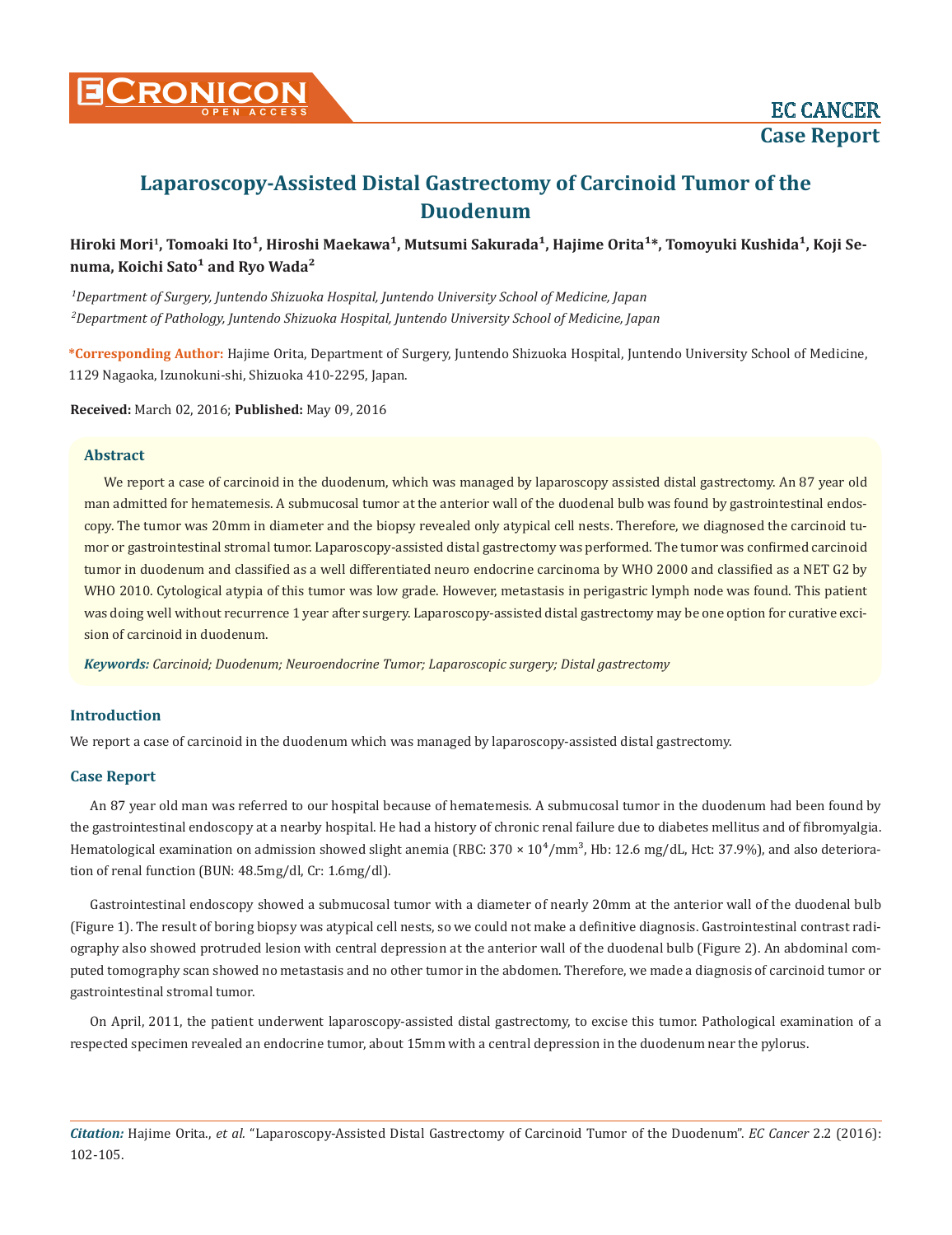#### **Laparoscopy-Assisted Distal Gastrectomy of Carcinoid Tumor of the Duodenum**

Microscopic examination showed it was the classical type of carcinoid showing increased atypical cells with rosette formation (Figure 3). These cells were increasing mainly in submucosal layer, but also partly in muscle layer. CD56 immuno histochemical staining of this tumor showed a strong positive (Figure 4). Chromogranin A and synaptophysin also showed positive. Therefore, we confirmed the diagnosis of carcinoid tumor in duodenum. Cytological atypia of this tumor was low grade and Ki-67 immuno staining showed about 1% positive. Therefore, this tumor was classified into well-differentiated neuroendocrine carcinoma by WHO 2000 [3] and classified into NET G2 by WHO 2010 [4]. This patient had an uneventful postoperative course and was discharged from 12 days after the operation.

## **Discussion**

Carcinoid tumors are neuro endocrine neoplasias and relatively rare. They are found in the lung, ovary and biliary and gastrointestinal tract [1]. According to the distribution of carcinoid tumors as determined by an analysis of 11842 reported cases, the most frequent site is the respiratory system (19.8%), followed by the rectum (15.0%), jejunoileum (12.0%), stomach (11.4%), appendix (9.6%) and duodenum (8.3%) [2].

Carcinoid tumors are slow growing, originating in the cells of the neuroendocrine system. These have been mostly detected everywhere in the gastrointestinal tract, from esophagus to rectum and also in bronchus, which are lined with mucosa containing.

In reports from Japan, rectum (36.2%) is the most frequent site of the gastrointestinal carcinoids, followed by stomach (26.7%) and duodenum (14.9%) [5]. Most carcinoid tumors are discovered insidentaly, through an endscope or in surgery for unrelated reasons. About 5% of carcinoids cause flushing, diarrhea and wheezing, which we call carcinoid syndrome, because of excessive levels of serotonin (5-HT) [6]. Regarding the duodenal carcinoid, the incidence of the carcinoid syndrome is 3.1% [7]. Other symptoms are epigastralgia, abdominal distension and hematemesis like this case.

Histologically, the carcinoids arise from neuroendocrine cells in lamina propia and then there are no typical cells on the mucosal surface. Therefore the proper diagnostic rate of carcinoid is about 20%, and the others are diagnosed postoperatively [8]. In this case, the carcinoid was suspected, but we could not make a definitive diagnosis before surgery.

The duodenal carcinoid is treated with surgical resection, appropriate to the case. The relation between the size of carcinoid and metastasis in lymph node or in liver was reported by Soga *et al.* According to their study, the tumor less than 10mm is associated with 4.6% metastasis in lymph node and with 3.1% in liver. Like our case, the tumor more than 10mm and less than 20mm is associated with 16.6% metastasis in lymph node and with 11.1% in liver [9]. Besides, the relation between the size of carcinoid and invasion depth was reported by Iwafuchi., *et al.* The tumor less than 10mm is localized in sub mucosal layer and that more than 10mm penetrates muscle layer [10]. In our case, the tumor needed lymph node dissection, because it had probability of metastasis and of muscle invasion. He was 87 year old and had complications, so we chose laparoscopy assisted distal gastrectomy, for minimally invasive surgery.



*Figure 1: Endoscopic View Showing a Submucosal Tumor at the Anterior Wall of the Duodenal Bulb (See arrows).*

*Citation:* Hajime Orita., *et al.* "Laparoscopy-Assisted Distal Gastrectomy of Carcinoid Tumor of the Duodenum". *EC Cancer* 2.2 (2016): 102-105.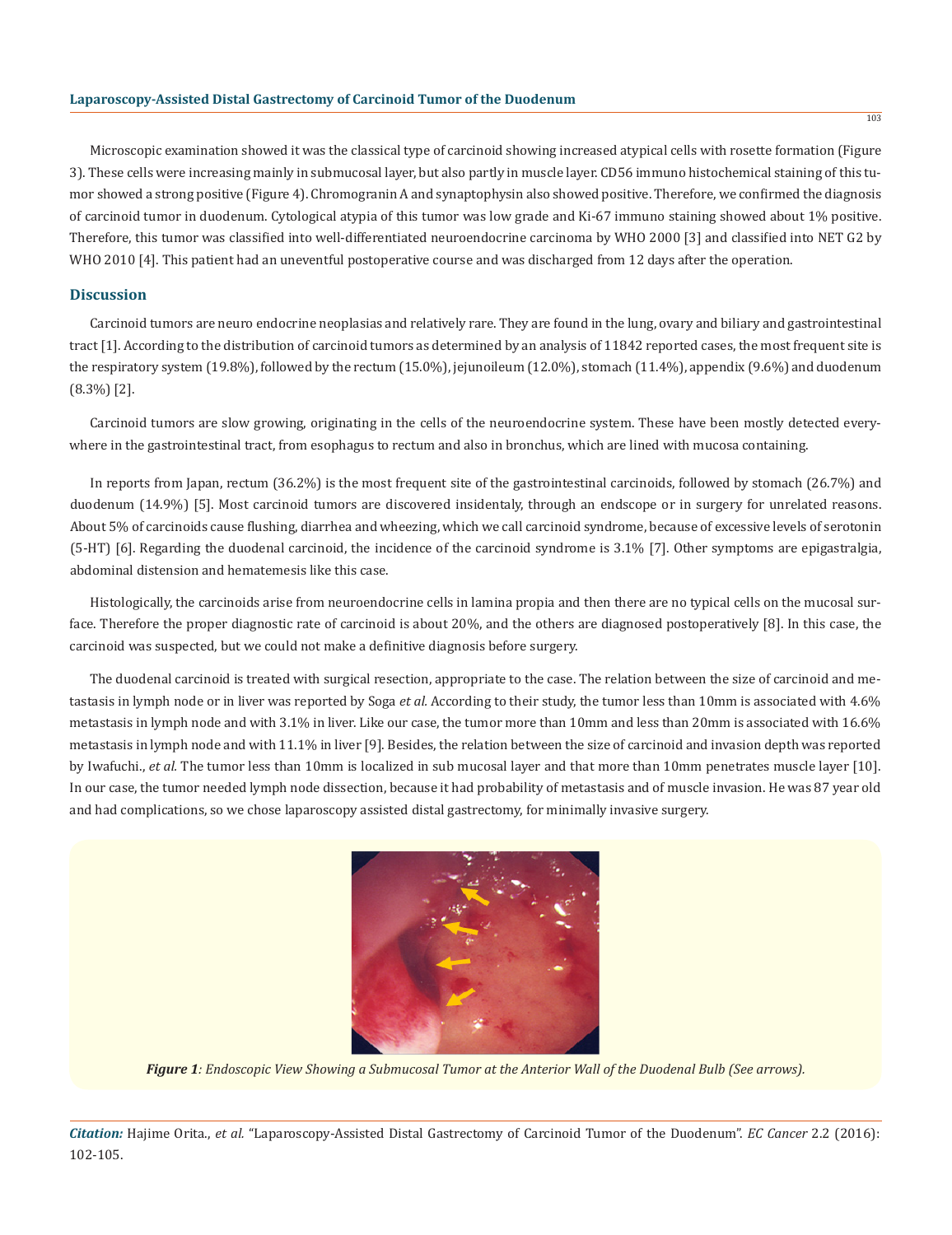Pathological examination showed that this tumor was classified into NET G2 and that cytological atypia of this tumor was low grade. However, he had metastasis in perigastric lymph node and then he had been followed up once every two months as an outpatient. Fortunately he has been surviving almost one year without any evidence of tumor recurrence. We need to continue to follow-up carefully.



*Figure 2: Gastrointestinal Contrast Radiography Revealed Protruded Lesion with Centrally-Depression at the Same Area (See Arrows).*



*Figure 3: Tumor Cells with Rosette Formation Mostly in Submucosal Layer (HE Stain × 200).*



*Figure 4: CD56 was a Quite Positive (×50).*

*Citation:* Hajime Orita., *et al.* "Laparoscopy-Assisted Distal Gastrectomy of Carcinoid Tumor of the Duodenum". *EC Cancer* 2.2 (2016): 102-105.